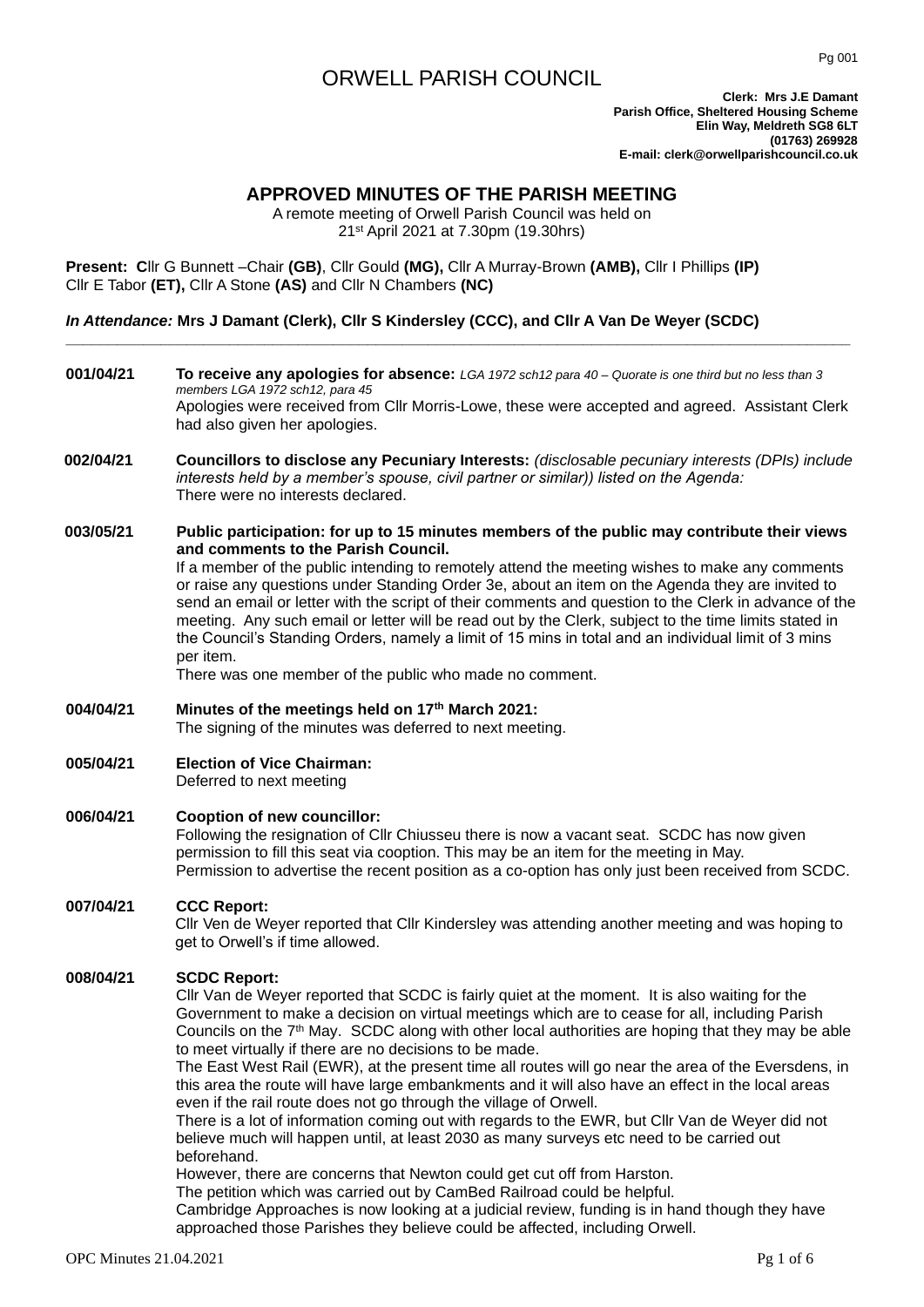Cllr Chambers reported that he had attended the recent webinar and though the money is in hand they are reluctant, at this time, to put forward for a judicial review. There is also a 'go fund me' site available where any resident can donate to the fighting fund if they so wished. The A428 – Caxton Gibbett/Black Cat roundabout, has a development order and the first part of the engagement starts soon. This will affect the area around Orwell with regards to displaced traffic.

## **009/04/21 Planning:** *(Planning Minutes are available from the Clerk and Website)*

Planning application 21/0088/FUL was recommended for refusal.

## **010/04/21 HRH Prince Philip**

.

Following the sad passing of HRH The Prince Philip the Parish Council put up notices and sent a letter of condolences to Brigadier Archie Miller-Bakewell, Private Secretary to His late Royal Highness The Duke of Edinburgh. During this time of Covid it was not possible to have a book of condolences, but a link was put on the website to SCDC, so that residents could still do this if they so wished. There is a group of residents looking at what should be done for 'Operation London Bridge'.

## **011/04/21 Proposal for a New Town in South Cambridgeshire (Thakeham):**

Update from Cllr Stone and Cllr Chambers. Councillors Stone and Chambers will represent Orwell on South West Cambridge Action Group. (SWCAG).

There was a public meeting chaired by Anthony Browne MP and Cllr Kindersley. Cllr Stone reported that there was a general feeling that a new town will be built. There is also a lot of interest in the land between Wimpole and Whaddon with regards to development. A petition carried out by CamBed Rail was handed into SCDC. Cllr Stone reported that there were only 3,500 names on the petition.

SWCAG is due to meet with parishes after the 6<sup>th</sup> May elections.

Cllr Chambers reported that much of the new town will be built along the chalk streams which should be protected along with any biodiversity that could be affected or destroyed.

Cllr Chambers would like Biodiversity to be added to the responsibility list. More will be discussed in May or June.

## **012/04/21 Neighbourhood Plan: Neighbourhood Working Group (NPWG)**

Cllr Gould reported that at the moment the working group comprises of Cllr Gould, Mr Peter Kruger and Mrs Verity Haines. A Steering Group needs to be set up to move this forward. Parish Councillors are allowed onto the steering group but they are not allowed to hold any position of office. Cllr Bunnett explained that a Neighbourhood Plan is a legal document. It gives Parish Councils more authority on what and where development occurs within the Parish. It is not a plan to stop development.

The Steering Group will be speaking to Foxton who are presently carrying out a Neighbourhood Plan. Clerk also informed them of Gamlingay and Bassingbourn, who may also be able to assist. The Steering Group needs more members, Cllrs Tabor and Chambers will help until more residents can be brought on board.

The Steering Group, when up and running will want to place items on the website, this can be done but through the Parish Council first. There was also a suggestion that the area could be expanded into nearby parishes.

The document will be presented to residents and it will need at least a 50% take up if it is to go any further. If successful at examination and referendum, the neighbourhood plan becomes part of the statutory planning system.

Funding was available through SCDC, Clerk to enquire who was now looking after Neighbourhood Plans.

Cllr Gould also enquired if the Parish Council had subscribed to 'Locality' which is a group who support local community groups and would be able to offer assistance with the setting up of a neighbourhood plan. Cambridge Acre also offer help is this area as well as SCDC.

 **Action: NPWG**

## **014/04/21 East West Rail (EWR)**

Cllr Chambers volunteered to cover Cambridge Approaches and report back to council.

**Action: NC**

#### **015/04/21 Drainage and Flooding:**

The Clerk reported that they had been in contact with Julia Beedon (CCC) who is looking into the matter of the flooding issues that Orwell have recently suffered. It is hoped to get a site meeting with all those groups concerned.

## **016/04/21 Responsibilities, Committees and Working Groups: (Appendix 1)**

This was discussed and responsibilities were looked into. There are a couple still outstanding, these will be included in May's meeting along with Committees and Working Groups. These are normally discussed at the Parish Council's Annual Meeting, held in May of each year.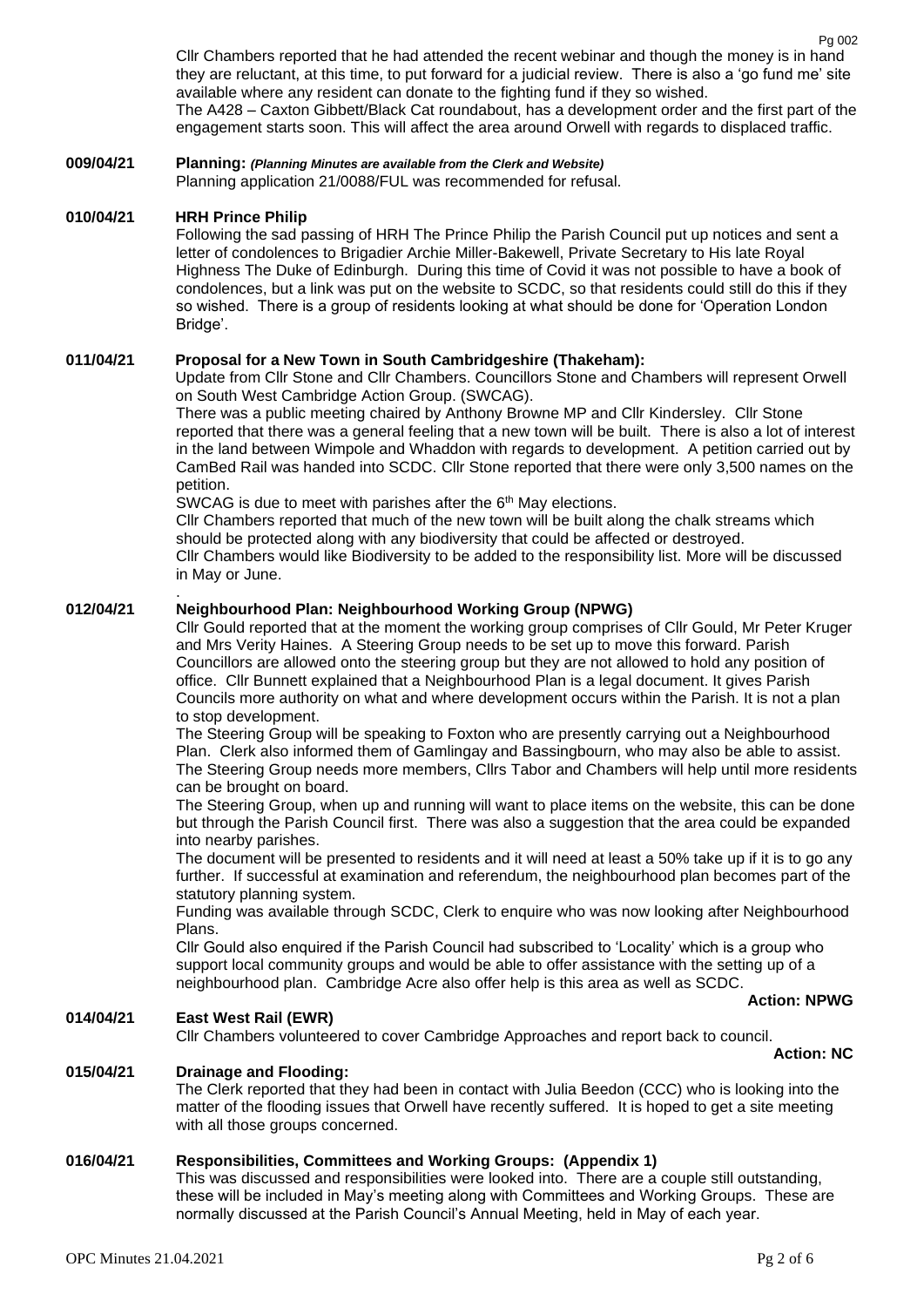Cllr Murray-Brown has been asked by a resident whether the manhole cover at the new recreation ground is in the correct place. Cllr Bunnett reported that the manhole cover is in the correct location. Clirs Bunnett and Gould to look at the landscaping of the area. **Action: GB/MG** Cllr Bunnett reported that he had been trying to set up a meeting with the planning officer at SCDC to go over the pre application, as suggested by SCDC, but so far had been unable to get a response. There is a time limit on this as the planning application has to be submitted by the 21<sup>st</sup> June 2021 to avoid paying the planning fee again. Cllr Bunnett stated that if he was unable to get communication from SCDC then the Parish Council will need to submit regardless. **Action: GB** Cllr Bunnett and Phillips have looked into the matter of funding but have nothing to report as yet.

## **018/03/21 Recreation Ground & Pavilion:**

Cllr Bunnett reported that a discussion has taken place between Haslingfield U16s football club and Orwell Football Club with regards to Haslingfield being able to use the recreation ground pitch and pavilion for next season. However, an agreement has not been reached. Clearance of trees and bushes, Clerk is in the process of setting up a site meeting with contractors

**Action: Clerk**

#### **019/04/21 Light/CCTV Malton Lane/High Street junction: Ongoing Action: Clerk**

## **020/04/21 Clunch Pit Management Trust (CPMT)**

Cllr Bunnett and Cllr Murray-Brown have looked at the installation of the Beacon, which they reported had been done well. However, it was noticed that the small fire bucket, which sits inside the larger one, is not there. Clerk to enquire about the location of the bucket. **Action: Clerk** The new information boards will be formally unveiled by the Bishop of Ely on the  $30<sup>th</sup>$  May. Due to Covid, this can only be attended by invite. There will be other smaller notice boards erected at the entrances of the Clunch Pit informing residents of the rules and regulations regarding the Clunch Pit.

Cllr Chambers enquired if the artwork for the information board could be paid for by the S106 funds held by the Parish Council. The clerk has already enquired with James Fisher, S106 officer, who was not in agreement. However, Cllr Bunnett believes that if the artwork can be shown then it may be acceptable. Cllr Bunnett will correspond with Cllr Chambers outside the meeting.

Approval to install matting in the Glebe Field has been requested from Carter Jonas, still awaited. Request from Mr Robinson to deliver a shed via the Glebe Field. The application was agreed, the ground is dry and Mr Robinson is aware of the route.

## **022/04/21 Village Hall Carpark**

Update on the new bin - the old bin was taken down when the new light went in and the new regulations from SCDC are that there are to be no attachments to the new lights that may affect their performance. Cllr Bunnett believes that the old bin can be reused, just needs a new post. Clerk to contact handyman to see if they can do this. **Action: Clerk**

There is another car owner claiming the bollards have caused tyre punctures. This was previously looked into in respect of another incident and the insurance company did not think it warranted any further action. There are 2 clear signs on entering the carpark.

Cllr Chambers also reported that the kissing gate at the entrance to the Clunch pit, near the carpark is in need of some repair. Clerk to enquire with handyman. **Action: Clerk/NC** Cllr Chambers also reported that he felt the bollards could now be removed and a better system installed. Rising bollards are too expensive, but a barrier or some sort of chain with notices of when the barrier/chain will be closed may be achievable. Cllr Chambers will contact Cllr Morris-Lowe to see what can be done. Further discussion at the May meeting. **Action: TML/NC** 

### **023/04/21 Red Telephone Box:**

Cllr Gould has looked over the documentation. The telephone box was Grade II listed and adopted from BT, and the Clerk reported that English Heritage were happy for that to happen, and that the Parish Council would be responsible for it. It is likely to require planning and listed building consent before this would be approved and all the required information should be in Parish records apart for the Heritage Statement which has to be written. Cllr Tabor will also assist. **Action: Clerk/MG/ET**

## **024/04/21 Local Highways Initiative (LHI) Project:**

A meeting is being set up with Clerk, Cllr Tabor and Mr Josh Rutherford (Highway Officer), Cllr Bunnett would also like to be in attendance. **Action: Clerk Action: Clerk**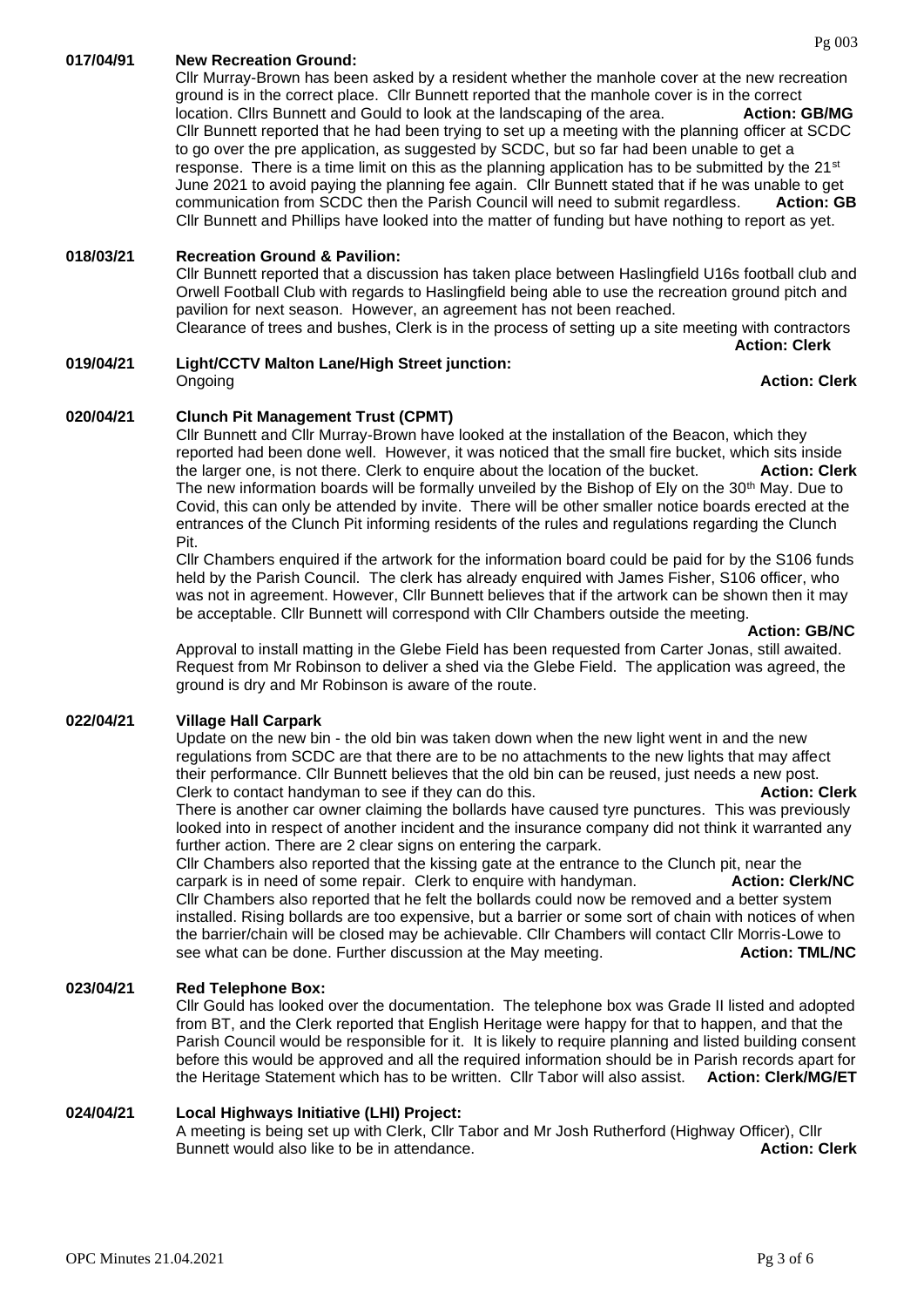## **026/04/21 Financial Matters:**

## 1. Financial Statements for April 2021

2.Payments and Additional payments for April *(Additional payments are shaded; these costs have already been agreed but may not have appeared on the agenda.*

*Local Government Act (LGA); Public Health Act (PHA); Open Space Act (OSA) Parish Council Act* 

| Payee                                          | Amount £           | Vat £        | <b>Description</b>                                                     | Power          |
|------------------------------------------------|--------------------|--------------|------------------------------------------------------------------------|----------------|
| Salaries, HMRC,<br>Pension                     | £1530.56           | $\mathbf{0}$ | Employees payments for April 2021                                      | LGA 1972 s112  |
| Haven Power                                    | £290.68            | £47.24       | Street lighting power March 2021                                       | PCA 1957 s3    |
| E-On Credit Note                               | (E266.98)          | 0            | Pavilion electricity in credit                                         | LGA 1972 s143  |
| J Damant                                       | £38.00             | 0            | Clerks Expenses -stationery & vodaphone<br>LGA 1972 S113               |                |
| D C Window Cleaning                            | £42.00             | 0            | Bus Shelter window clean                                               | LGA 1953 s4    |
| <b>CCVS</b>                                    | £30.00             | 0            | Youth Club membership 2021/22                                          | LGA 1972 s137  |
| Meldreth Parish Council                        | £100.00<br>£104.00 | 0            | Rent April 21<br>LGA 1972 s133<br>Contribution towards SLCC Membership |                |
| <b>Harston &amp; District</b><br>Warden Scheme | £700.00            | 0            | Donation 2021/22                                                       | LGA 1972 s137  |
| Carter Jonas                                   | £50.00             | $\mathbf{0}$ | Licence 25/3-24/09/21                                                  | SHAA 1908 s34  |
| <b>Buchans Landscaping</b>                     | 795.60             | 132.60       | <b>Grass cutting</b>                                                   | OSA 1906 s9/10 |
| Cambridgeshire Acre                            | 57.00              | 12.00        | Annual membership                                                      | LGA 1972 s144  |

Payments were proposed by Cllr Murray-Brown, seconded by Cllr Philips and agreed by all. Cllr Phillips enquired if the Clerk has seen an invoice from Community2 for hosting the Past and Present website. The Parish Council have paid for this in previous years. The clerk informed Cllr Phillips that nothing had come in. Cllr Phillips will make enquiries with a view to this being paid at the next meeting in May. **Action: IP**

## **027/04/21 Website:**

Cllr Phillips reported that he was making progress in moving information over from the old website (btck) to the Past and Present website. At the moment both sites are working but the btck one will cease as of the 31st May. Cllr Phillips is looking at accessibility etc of the Past and Present site and if it will work for the Parish Council. Clerk would also like to put an item on the website informing residents what each of the Councils (CCC. SCDC and PC) are responsible for. Cllr Gould enquired as to how calendar entries are being updated and added. Cllr Phillips is not sure as this is also a village website.

## **028/04/21 Internet Banking:**

Cllrs Bunnett and Philips are now signatories. Internet banking is in hand. Cllr Gould to be added**.** 

## **029/04/21 Correspondence and Clerk's Report: Housing Survey:**

Email was sent to Carter Jonas stating that Orwell does not feel it can offer a letter of support for various reasons, this does not however mean that the survey will not be carried out. Clerk to enquire with Cambridgeshire Acre what the procedure would be for a full housing survey, not just affordable, can this be done and what are the cost implications? Clerk to enquire**.** 

 **Action: Clerk**

## **Scribe:**

Both the Clerk and Assistant Clerk have been attending the training sessions being offered by Scribe. There may be further options we will be able to use in the future, ie budget setting and bookings. There is also a very good programme for burial grounds, which the clerk will look into. This will allow people to access certain information, with regards to historical records but any confidential items would not be disclosed. **Action: Clerk/Assistant Clerk**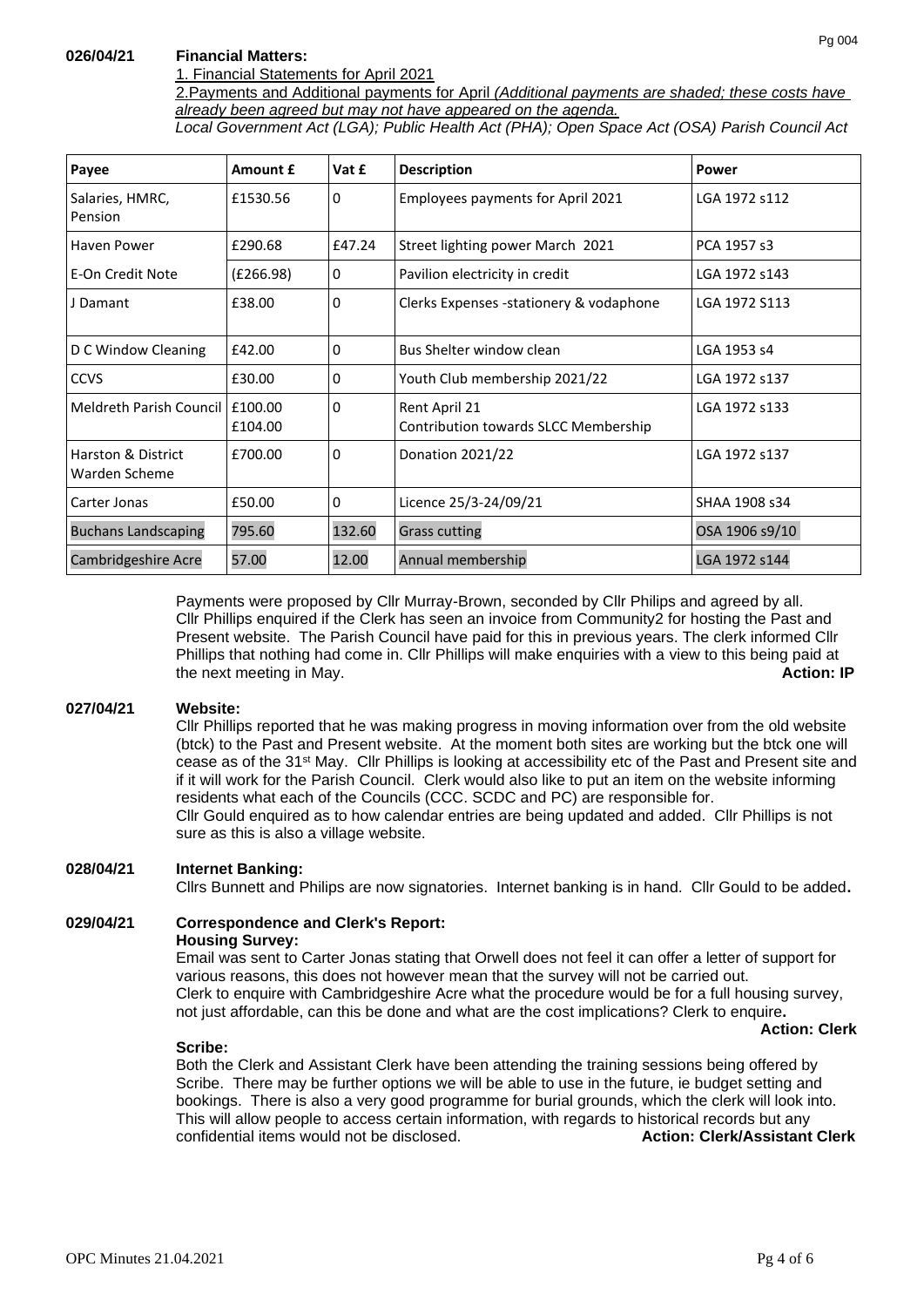## **030/04/21 Pannier Market:**

A meeting has been held with Cllr Bunnett, Mrs Rees, Mrs Reid and Ollie Parsell (Covid Officer SCDC). This meeting was to discuss what is needed for the Pannier Market to be able to reopen at the recreation ground and Pavilion. Mr Parsell was very satisfied with what the Pannier Market had put in place and also offered them signs, A frames and barriers if needed. Cllr Bunnett proposed that the Pannier Market may now resume in the recreation ground following covid restrictions, this was seconded by Cllr Gould and agreed by all.

#### **031/04/21 Orwell Run:**

Permission is sought for the Orwell Run to resume in June 27<sup>th</sup> 2021. The winter run unfortunately was not able to proceed, due to covid. Cllr Murray Brown, reported that permission is being sought to park 30 to 50 cars in the recreation ground, weather permitting along with the use of the toilets and kitchen. A risk assessment has been done. The run will only follow public footpaths and will be a smaller route this year. Cllr Bunnett stated that the no parking is allowed on the football pitch but cars should be parked around the boundary, but this would be weather permitting. Cllr Phillips was concerned about the amount of people who may attend as spectators as the Covid rules may still apply. It was proposed by Cllr Phillips that only runners should turn up, this was seconded by Cllr Bunnett and agreed by all. If the Covid rules are no longer in force then spectators would be allowed, however the parking on the recreation ground would still apply and no vehicles to be parked on the football pitch.

It was proposed by Cllr Phillips that if the event proceeded, in accordance with the Parish Council wishes, of parking and spectators then the event could take place, this was seconded by Cllr Murray Brown and agreed by all. Clerk to notify the Orwell Runners. **Action: Clerk**

## **032/04/21 Orwell Bulletin:**

Cllr Bunnett proposal that the bulletin publication be delayed by two weeks. This was seconded by Cllr Stone and agreed by all. Cllr Bunnett will also report this in the village email. **Action: GB**

### **033/04/21 Councillors' Reports:**

There were no reports from Councillors.

## **034/04/21 Annual Meetings:**

The Annual Meeting of the Parish (village meeting) will be held via zoom on the  $5<sup>th</sup>$  May 2021 at 7.30pm. There was no meeting held last year due to covid restrictions. Residents to contact the clerk if they wish to attend. Cllr Bunnett, as Chairman will put a notice out. **Action: GB**

The Annual Meeting of the Parish Council (AGM) will be held as a, face-to-face, meeting in the main room of the village hall on the 19<sup>th</sup> May at 7.30pm. There can only be 30 people in the room, so a booking system will be needed. Residents to contact the clerk if they wish to attend. Cllr Bunnett stated that if councillors were not happy in attending that they could attend as members of the public, but they would not be allowed to vote on any item.

## **035/04/21 Agenda items for the next meeting:** *(this will be the Annual Meeting of the Parish Council)*

Election of Chairman Election of Vice Chairman Election of Planning Committee Election of Recreation Ground Committee Working Groups Agreement of Responsibilities with the addition of those missing Harston Warden Scheme Carpark Items – barrier/chain, bin installation, kissing gate. Clunch Pit information board artwork and S106 EWR Thakeham (SWCAG) Neighbourhood Plan Update

There being no further business to discuss the meeting closed at 22.07. The Chairman apologised for the late start of the meeting, which was due to the planning meeting running late.

Chairman: \_\_\_\_\_\_\_\_\_\_\_\_\_\_\_\_\_\_\_\_\_\_\_\_\_\_\_\_\_\_\_\_ Date: \_\_\_\_\_\_\_\_\_\_\_\_\_\_\_\_\_\_\_\_\_\_\_\_\_\_

For the avoidance of doubt the only legally acceptable version of the Minutes of Orwell Parish Council are those signed in Public Meetings by the Chairman. They are available for public inspection from the Clerk